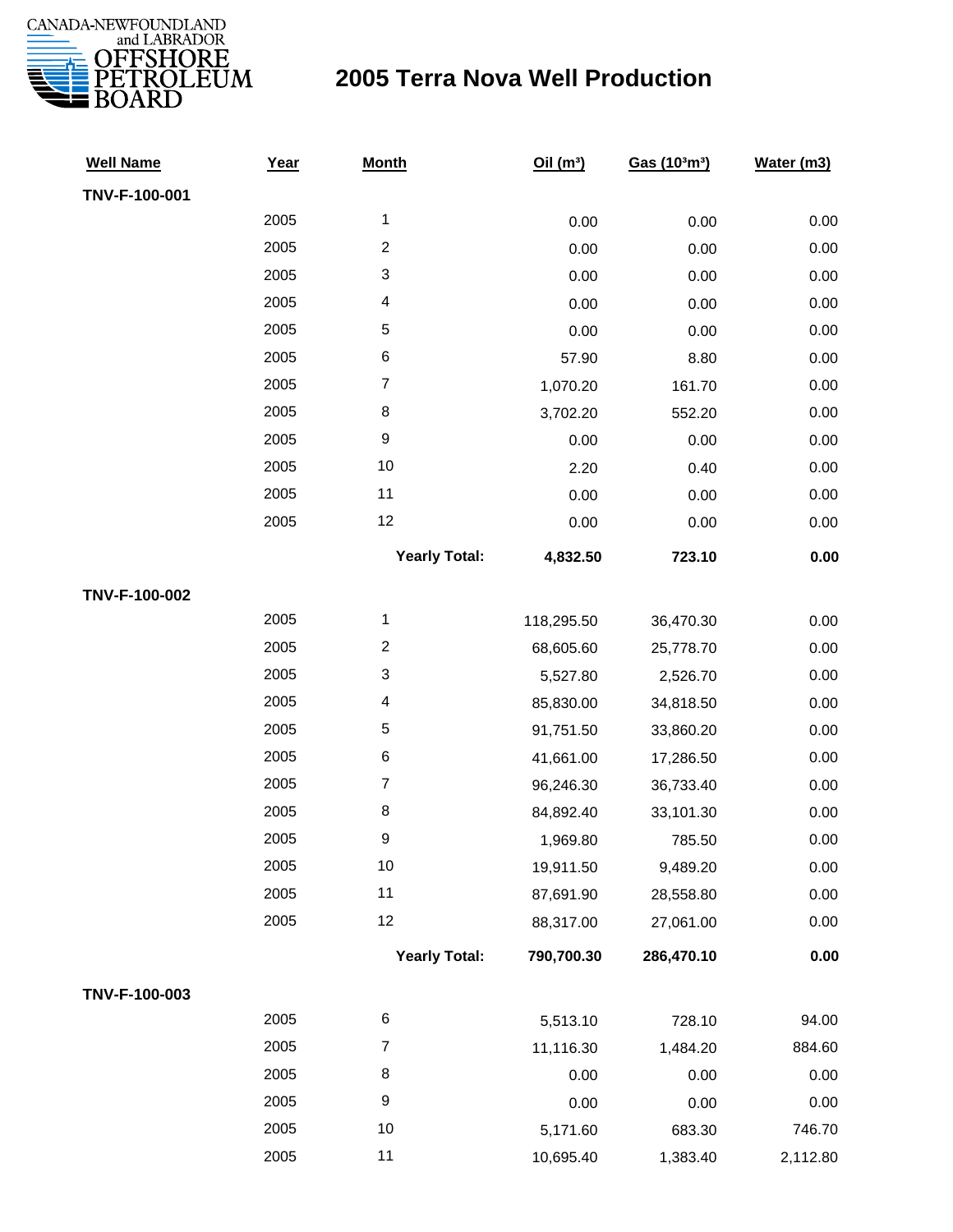

| <b>Well Name</b> | Year | <b>Month</b>         | Oil(m <sup>3</sup> ) | Gas (103m3) | Water (m3) |
|------------------|------|----------------------|----------------------|-------------|------------|
|                  | 2005 | 12                   | 965.30               | 127.50      | 213.50     |
|                  |      | <b>Yearly Total:</b> | 33,461.70            | 4,406.50    | 4,051.60   |
| TNV-F-100-004    |      |                      |                      |             |            |
|                  | 2005 | $\,8\,$              | 50,402.70            | 7,167.50    | 0.00       |
|                  | 2005 | 9                    | 1,935.30             | 293.60      | 0.00       |
|                  | 2005 | 10                   | 11,154.00            | 1,640.60    | 0.00       |
|                  | 2005 | 11                   | 1.50                 | 0.20        | 0.00       |
|                  | 2005 | 12                   | 0.00                 | 0.00        | 0.00       |
|                  |      | <b>Yearly Total:</b> | 63,493.50            | 9,101.90    | 0.00       |
| TNV-G-090-002W   |      |                      |                      |             |            |
|                  | 2005 | $\mathbf{1}$         | 91,048.10            | 12,644.60   | 82,788.30  |
|                  | 2005 | $\overline{c}$       | 27,569.90            | 3,908.30    | 38,285.90  |
|                  | 2005 | 3                    | 50,054.70            | 6,865.10    | 88,446.50  |
|                  | 2005 | 4                    | 12,738.20            | 1,690.60    | 22,245.00  |
|                  | 2005 | 5                    | 44,350.70            | 6,191.00    | 57,982.00  |
|                  | 2005 | 6                    | 2,903.10             | 391.60      | 5,721.00   |
|                  | 2005 | $\boldsymbol{7}$     | 31,985.50            | 4,362.00    | 58,098.50  |
|                  | 2005 | 8                    | 8,904.20             | 1,179.00    | 13,543.20  |
|                  | 2005 | $\boldsymbol{9}$     | 0.00                 | 0.00        | 0.00       |
|                  | 2005 | 10                   | 26,452.40            | 3,570.20    | 25,565.20  |
|                  | 2005 | 11                   | 12,240.40            | 1,617.20    | 17,315.00  |
|                  | 2005 | 12                   | 66,575.10            | 8,980.40    | 101,863.3  |
|                  |      | <b>Yearly Total:</b> | 374,822.30           | 51,400.00   | 511,853.90 |
| TNV-G-090-003    |      |                      |                      |             |            |
|                  | 2005 | $\mathbf{1}$         | 52,098.10            | 6,700.10    | 76,242.20  |
|                  | 2005 | $\overline{c}$       | 41,189.30            | 5,407.00    | 65,790.20  |
|                  | 2005 | 3                    | 33,606.70            | 4,268.30    | 63,386.30  |
|                  | 2005 | 4                    | 40,616.50            | 4,991.70    | 77,743.30  |
|                  | 2005 | 5                    | 31,539.80            | 4,077.00    | 63,414.60  |
|                  | 2005 | 6                    | 32,744.70            | 4,090.60    | 72,027.50  |
|                  | 2005 | $\overline{7}$       | 36,256.80            | 4,578.80    | 83,863.90  |
|                  | 2005 | 8                    | 7,031.90             | 862.30      | 13,241.00  |
|                  | 2005 | 9                    | 0.00                 | 0.00        | 0.00       |
|                  | 2005 | 10                   | 22,092.90            | 2,761.30    | 44,579.00  |
|                  | 2005 | 11                   | 42,376.40            | 5,184.80    | 84,474.70  |
|                  | 2005 | 12                   | 45,482.70            | 5,681.40    | 92,154.40  |
|                  |      | <b>Yearly Total:</b> | 385,035.80           | 48,603.30   | 736,917.10 |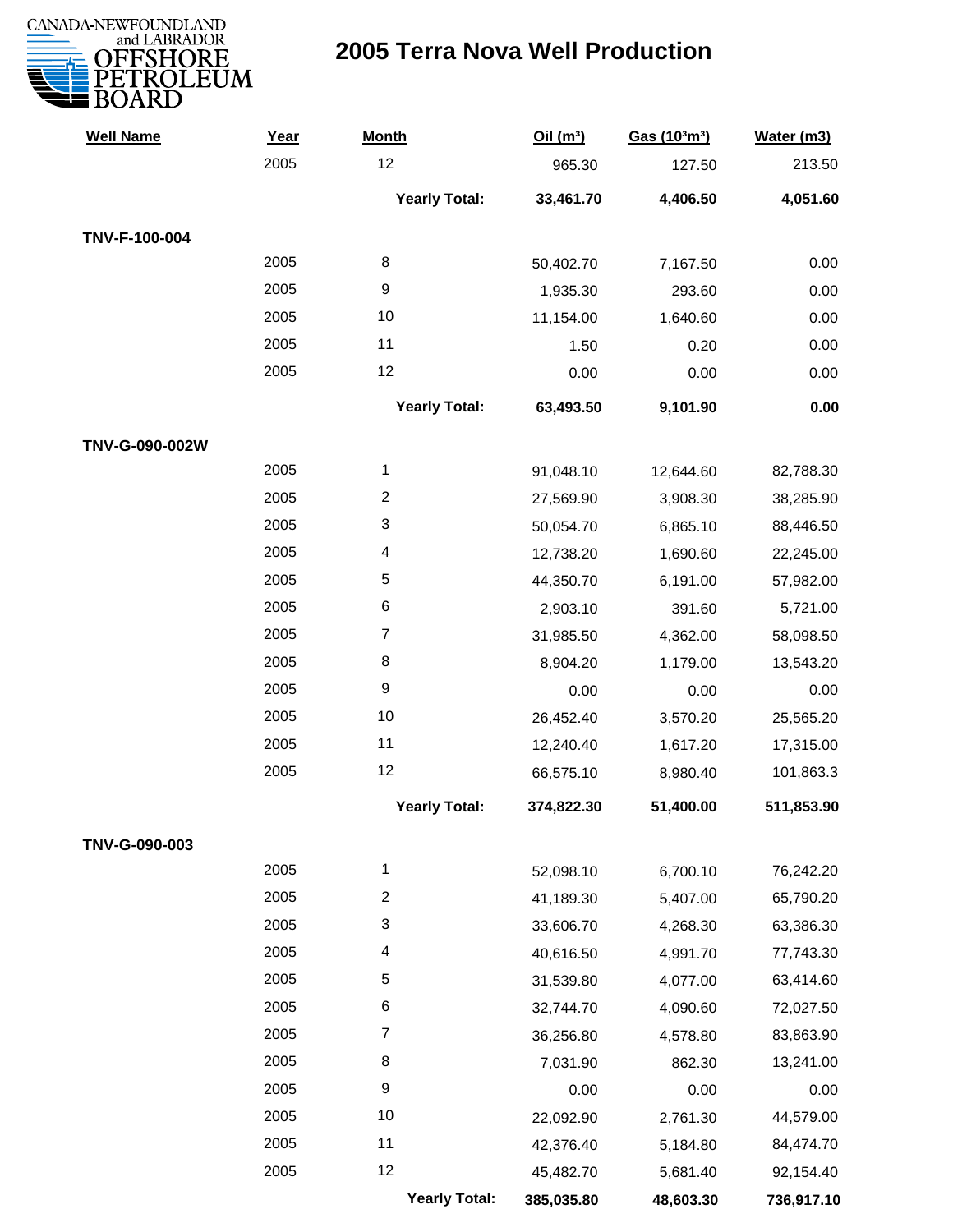

| <b>Well Name</b> | Year | <b>Month</b>              | Oil(m <sup>3</sup> ) | Gas (103m3) | Water (m3) |
|------------------|------|---------------------------|----------------------|-------------|------------|
| TNV-G-090-005Y   |      |                           |                      |             |            |
|                  | 2005 | 1                         | 0.00                 | 0.00        | 0.00       |
|                  | 2005 | $\overline{2}$            | 26,196.00            | 3,631.60    | 0.00       |
|                  | 2005 | 3                         | 16,648.00            | 2,250.30    | 0.00       |
|                  | 2005 | 4                         | 6,520.50             | 1,032.80    | 0.00       |
|                  | 2005 | 5                         | 17,221.20            | 2,797.10    | 740.60     |
|                  | 2005 | $\,6$                     | 8,511.30             | 1,226.20    | 382.10     |
|                  | 2005 | $\boldsymbol{7}$          | 10,672.70            | 1,450.20    | 483.80     |
|                  | 2005 | $\bf8$                    | 4,052.50             | 549.90      | 151.50     |
|                  | 2005 | $\boldsymbol{9}$          | 0.00                 | 0.00        | 0.00       |
|                  | 2005 | 10                        | 15,012.20            | 1,965.10    | 644.40     |
|                  | 2005 | 11                        | 6,841.30             | 902.70      | 284.50     |
|                  | 2005 | 12                        | 7,169.40             | 961.90      | 296.70     |
|                  |      | <b>Yearly Total:</b>      | 118,845.10           | 16,767.80   | 2,983.60   |
| TNV-L-098-001Z   |      |                           |                      |             |            |
|                  | 2005 | $\mathbf{1}$              | 68,628.50            | 31,486.80   | 0.00       |
|                  | 2005 | $\overline{c}$            | 48,491.20            | 24,560.60   | 0.00       |
|                  | 2005 | $\ensuremath{\mathsf{3}}$ | 4,491.20             | 2,433.40    | 0.00       |
|                  | 2005 | 4                         | 71,756.30            | 35,059.40   | 0.00       |
|                  | 2005 | 5                         | 46,977.60            | 25,056.50   | 0.00       |
|                  | 2005 | $\,6$                     | 354.70               | 150.10      | 0.00       |
|                  | 2005 | $\boldsymbol{7}$          | 0.00                 | 0.00        | 0.00       |
|                  | 2005 | 8                         | 0.70                 | 0.70        | 0.00       |
|                  | 2005 | 9                         | 0.00                 | 0.00        | 0.00       |
|                  | 2005 | 10                        | 1,536.20             | 482.10      | 0.00       |
|                  | 2005 | 11                        | 59,798.00            | 24,715.30   | 0.00       |
|                  | 2005 | 12                        | 50,821.70            | 26,659.90   | 0.00       |
|                  |      | <b>Yearly Total:</b>      | 352,856.10           | 170,604.80  | $0.00\,$   |
| TNV-L-098-002    |      |                           |                      |             |            |
|                  | 2005 | 1                         | 46,542.20            | 7,127.60    | 0.00       |
|                  | 2005 | $\boldsymbol{2}$          | 33,511.10            | 5,235.40    | 0.00       |
|                  | 2005 | $\ensuremath{\mathsf{3}}$ | 3,005.80             | 456.20      | 0.00       |
|                  | 2005 | 4                         | 28,045.90            | 4,105.30    | 0.00       |
|                  | 2005 | 5                         | 0.00                 | 0.00        | 0.00       |
|                  | 2005 | 6                         | 17,664.00            | 2,625.20    | 0.00       |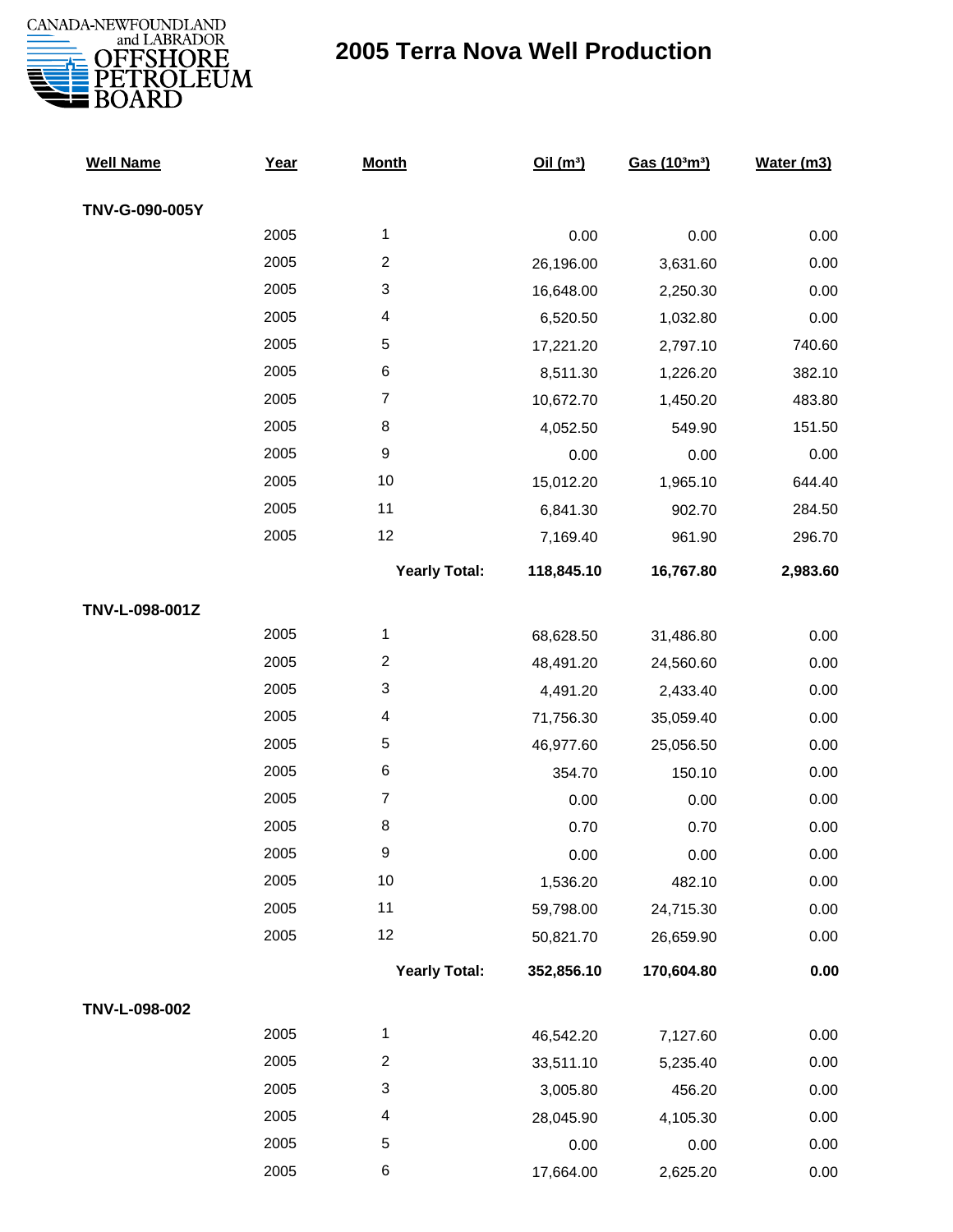

| <b>Well Name</b> | Year | <b>Month</b>            | Oil $(m^3)$ | Gas (103m3) | Water (m3) |
|------------------|------|-------------------------|-------------|-------------|------------|
|                  | 2005 | $\overline{7}$          | 43,562.60   | 6,588.90    | 0.00       |
|                  | 2005 | 8                       | 50,521.90   | 7,408.20    | 0.00       |
|                  | 2005 | 9                       | 1,150.90    | 179.80      | 0.00       |
|                  | 2005 | 10                      | 25,844.70   | 3,873.60    | $0.00\,$   |
|                  | 2005 | 11                      | 53,740.60   | 7,886.60    | 0.00       |
|                  | 2005 | 12                      | 51,962.80   | 7,767.70    | 0.00       |
|                  |      | <b>Yearly Total:</b>    | 355,552.50  | 53,254.50   | 0.00       |
| TNV-L-098-004    |      |                         |             |             |            |
|                  | 2005 | 1                       | 47,053.30   | 6,335.60    | 46,164.20  |
|                  | 2005 | $\overline{\mathbf{c}}$ | 37,552.20   | 5,161.20    | 36,159.70  |
|                  | 2005 | 3                       | 51,490.70   | 6,847.00    | 55,114.10  |
|                  | 2005 | 4                       | 48,986.90   | 6,303.40    | 52,551.20  |
|                  | 2005 | 5                       | 48,126.20   | 6,513.40    | 63,700.80  |
|                  | 2005 | 6                       | 42,777.90   | 5,595.10    | 58,251.60  |
|                  | 2005 | $\overline{7}$          | 46,160.10   | 6,103.40    | 64,325.20  |
|                  | 2005 | 8                       | 35,446.40   | 4,550.50    | 41,076.60  |
|                  | 2005 | 9                       | 1,387.40    | 189.90      | 1,894.10   |
|                  | 2005 | 10                      | 19,716.40   | 2,580.00    | 24,617.60  |
|                  | 2005 | 11                      | 42,990.20   | 5,506.90    | 52,773.90  |
|                  | 2005 | 12                      | 39,568.40   | 5,174.90    | 56,691.30  |
|                  |      | <b>Yearly Total:</b>    | 461,256.10  | 60,861.30   | 553,320.30 |
| TNV-L-098-007X   |      |                         |             |             |            |
|                  | 2005 | 1                       | 29,891.90   | 4,515.50    | 2,933.70   |
|                  | 2005 | 2                       | 30,506.90   | 4,704.10    | 2,909.50   |
|                  | 2005 | 3                       | 34,086.70   | 5,085.30    | 3,440.90   |
|                  | 2005 | 4                       | 32,927.30   | 4,753.40    | 3,094.70   |
|                  | 2005 | 5                       | 35,742.60   | 5,427.00    | 3,361.90   |
|                  | 2005 | 6                       | 32,644.40   | 4,790.40    | 3,058.10   |
|                  | 2005 | 7                       | 27,654.90   | 4,102.30    | 6,382.70   |
|                  | 2005 | 8                       | 18,636.10   | 2,684.20    | 2,196.30   |
|                  | 2005 | $\boldsymbol{9}$        | 751.60      | 115.50      | 106.40     |
|                  | 2005 | 10                      | 16,545.60   | 2,429.10    | 1,907.60   |
|                  | 2005 | 11                      | 23,711.90   | 3,407.70    | 3,233.20   |
|                  | 2005 | 12                      | 27,834.70   | 4,084.00    | 3,587.10   |
|                  |      | <b>Yearly Total:</b>    | 310,934.60  | 46,098.50   | 36,212.10  |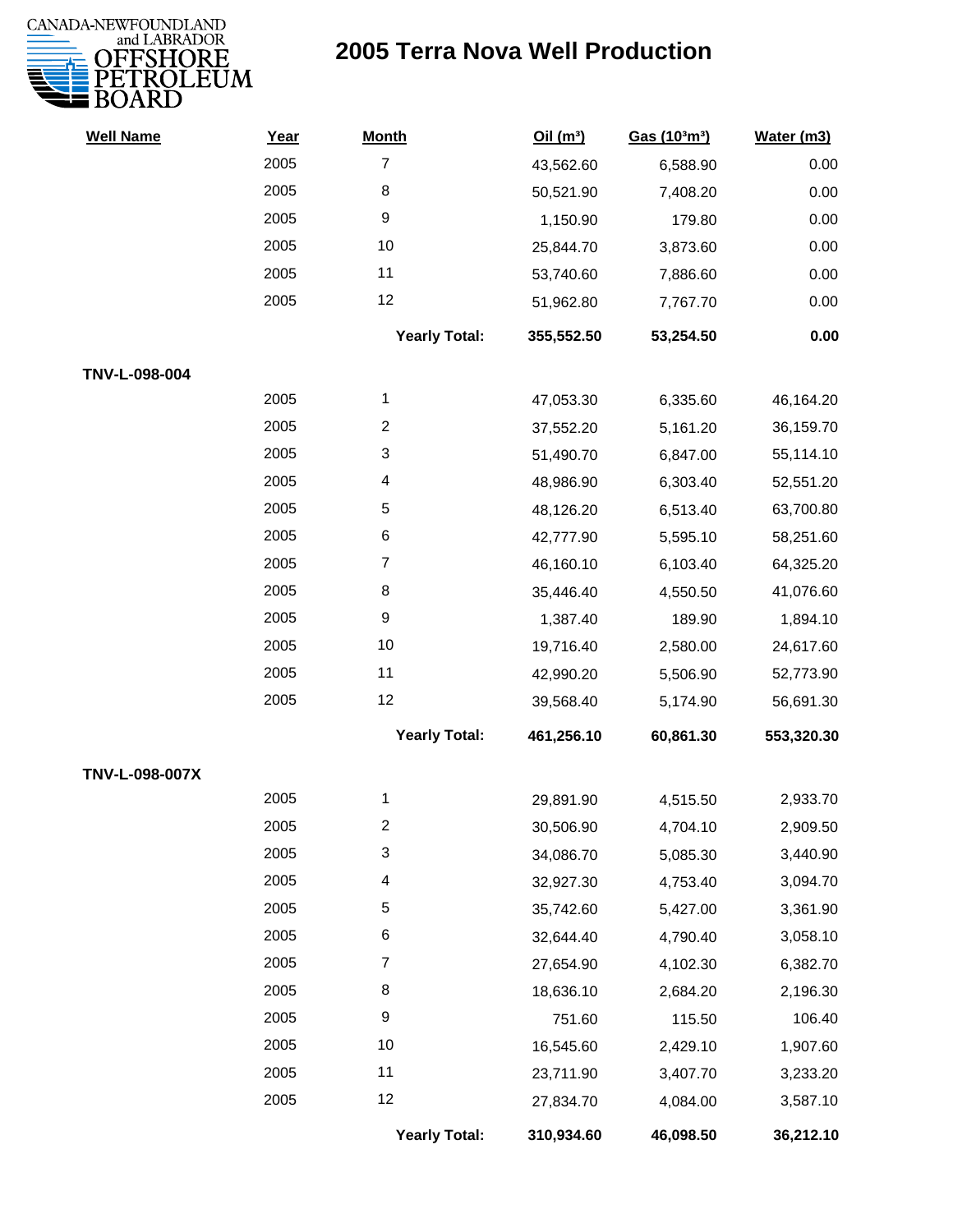

| <b>Well Name</b> | Year | <b>Month</b>         | Oil $(m^3)$ | Gas (103m3) | Water (m3) |
|------------------|------|----------------------|-------------|-------------|------------|
| TNV-L-098-008    | 2005 | 1                    | 79,432.50   | 11,999.30   | 45,468.20  |
|                  | 2005 | $\overline{c}$       | 66,315.50   | 10,225.60   | 40,182.90  |
|                  | 2005 | 3                    | 41,351.30   | 6,169.00    | 33,692.10  |
|                  | 2005 | 4                    | 58,626.70   | 8,463.40    | 53,214.50  |
|                  | 2005 | 5                    | 56,843.10   | 8,860.60    | 56,084.80  |
|                  | 2005 | 6                    | 37,121.70   | 5,447.30    | 42,818.30  |
|                  | 2005 | 7                    | 45,485.70   | 6,747.50    | 56,907.10  |
|                  | 2005 | 8                    | 29,295.20   | 4,219.40    | 32,131.80  |
|                  | 2005 | 9                    | 1,182.10    | 181.60      | 1,551.40   |
|                  | 2005 | 10                   | 22,985.70   | 3,374.50    | 28,939.50  |
|                  | 2005 | 11                   | 39,002.00   | 5,605.20    | 58,416.70  |
|                  | 2005 | 12                   | 38,691.50   | 5,677.10    | 57,686.40  |
|                  |      | <b>Yearly Total:</b> | 516,333.00  | 76,970.50   | 507,093.70 |
| TNV-L-098-009    |      |                      |             |             |            |
|                  | 2005 | 1                    | 71,631.20   | 10,020.10   | 0.00       |
|                  | 2005 | $\overline{2}$       | 56,333.50   | 8,001.10    | 0.00       |
|                  | 2005 | 3                    | 36,321.60   | 5,005.20    | 0.00       |
|                  | 2005 | 4                    | 75,324.30   | 10,037.00   | 0.00       |
|                  | 2005 | 5                    | 81,675.30   | 11,387.60   | 0.00       |
|                  | 2005 | 6                    | 76,608.70   | 10,343.80   | 0.00       |
|                  | 2005 | $\overline{7}$       | 92,563.40   | 12,546.30   | 0.00       |
|                  | 2005 | 8                    | 64,245.10   | 8,512.90    | 2,413.20   |
|                  | 2005 | 9                    | 1,257.80    | 177.80      | 126.40     |
|                  | 2005 | 10                   | 27,031.70   | 3,651.00    | 1,241.70   |
|                  | 2005 | 11                   | 48,079.50   | 6,356.90    | 4,241.80   |
|                  | 2005 | 12                   | 62,632.50   | 8,677.20    | 15,505.00  |
|                  |      | <b>Yearly Total:</b> | 693,704.60  | 94,716.90   | 23,528.10  |
| TNV-L-098-011Y   |      |                      |             |             |            |
|                  | 2005 | 1                    | 82,741.20   | 11,778.00   | 0.00       |
|                  | 2005 | $\overline{c}$       | 77,051.20   | 11,053.10   | 0.00       |
|                  | 2005 | 3                    | 70,345.50   | 9,850.30    | 0.00       |
|                  | 2005 | 4                    | 133,737.30  | 17,731.80   | 0.00       |
|                  | 2005 | 5                    | 139,985.20  | 19,262.90   | 0.00       |
|                  | 2005 | 6                    | 131,582.90  | 17,567.70   | 0.00       |
|                  | 2005 | $\overline{7}$       | 174,133.80  | 23,398.20   | 0.00       |
|                  | 2005 | 8                    | 184,535.50  | 24,081.30   | 0.00       |
|                  |      |                      |             |             |            |